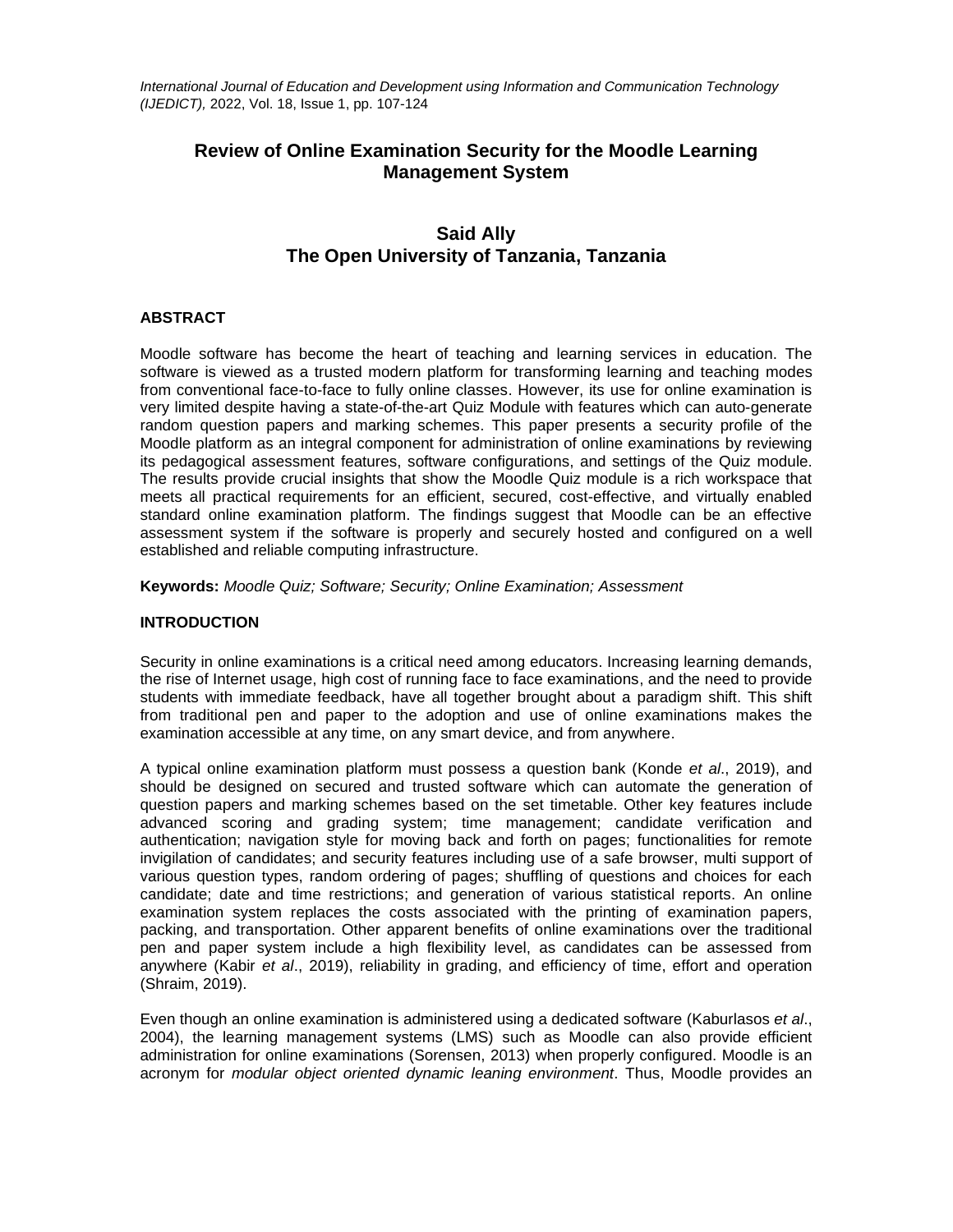efficient instructor-led and self-paced LMS to support collaborative and multilingual online classes which can take different forms. Moodle supports classes of any size, with students of different ages, from all sectors, and at a variety of educational institutions at all levels. This is possible because Moodle is essentially a virtual learning environment (VLE) capable of transferring knowledge from learner to learner and instructor to learner with an easy to use software interface, drag-and-drop features, and well-documented resources. The teaching and learning services are efficiently administered because Moodle is an all-in-one LMS platform consisting of a powerful set of learner-centric features and flexible tool-set to ensure continuity, iterative, and interactive processes. Some of the supported Moodle activities and tools includes *forums*, *glossaries*, *wikis*, *assignments*, *quizzes*, *choices (polls)*, *SCORM players*, *databases*, *blogs*, *messaging*, *participation, and chats*.

Moodle is an open source community-based software as it is freely downloadable from the Moodle site for adopters to adapt, extend, and modify its source codes. The open source characteristic has made the software robust, secure, modular, and scalable to any size to suit adopters' specific needs. Furthermore, the software supports globally accepted open standards for interoperability (Ueda, *et al*., 2018) to comply with modern standard operating systems, mobile-compatible interfaces, and function with multiple cross-browsers.

There is currently a rapid increase of Moodle adoption at a global level (Yildiz *et al*., 2018) with over 60% usage by higher learning institutions (HLIs) worldwide. The data at January 2022, shows that the software has already reached a user base of 302 million Moodlers, with official registered sites of 180,000, and about 39 million developed courses as shown in Table 1 below:

| <b>SN</b>      | <b>Statistical Item</b>   | <b>Status</b> |
|----------------|---------------------------|---------------|
|                | <b>Sites</b>              | 180,000       |
| $\overline{2}$ | Courses                   | 39,000,000    |
| 3              | Users                     | 302,000,000   |
| 4              | Enrolments                | 1,712,000,000 |
| 5              | Forum Posts               | 672,000,000   |
| 6              | Resources                 | 330,000,000   |
| 7              | <b>Quiz Questions</b>     | 6,022,000,000 |
| 8              | Countries                 | 241           |
| 9              | <b>Certified Partners</b> | 90            |
| 10             | Percentage Usage by HLIs  | Over 60%      |

#### *Table 1: Moodle Statistics*

Source: Moodle Site, Jan 2022

Despite this large number of Moodle adopters worldwide, and availability of the state-of-the-art functionality of the Moodle Quiz Module (MQM), its usage as an examination platform is very limited. Within the next few years, MQM is likely to become an important online assessment platform as the future aspirations of most HLIs rely on digital education and lifelong learning. The free Moodle license, with its open-source advantages, and rapid expansion of user base, as well as the pace of software enhancement have always been primary reasons which make Moodle trusted as an integral LMS within open and distance learning (ODL) environments. Furthermore, the rise of emerging technologies, the existing institutional and national educational strategies (OUT, 2018; URT, 2015), and the effects of the COVID-19 pandemic which has largely disrupted the educational continuity, make online teaching, learning and assessment no longer an option among HLIs.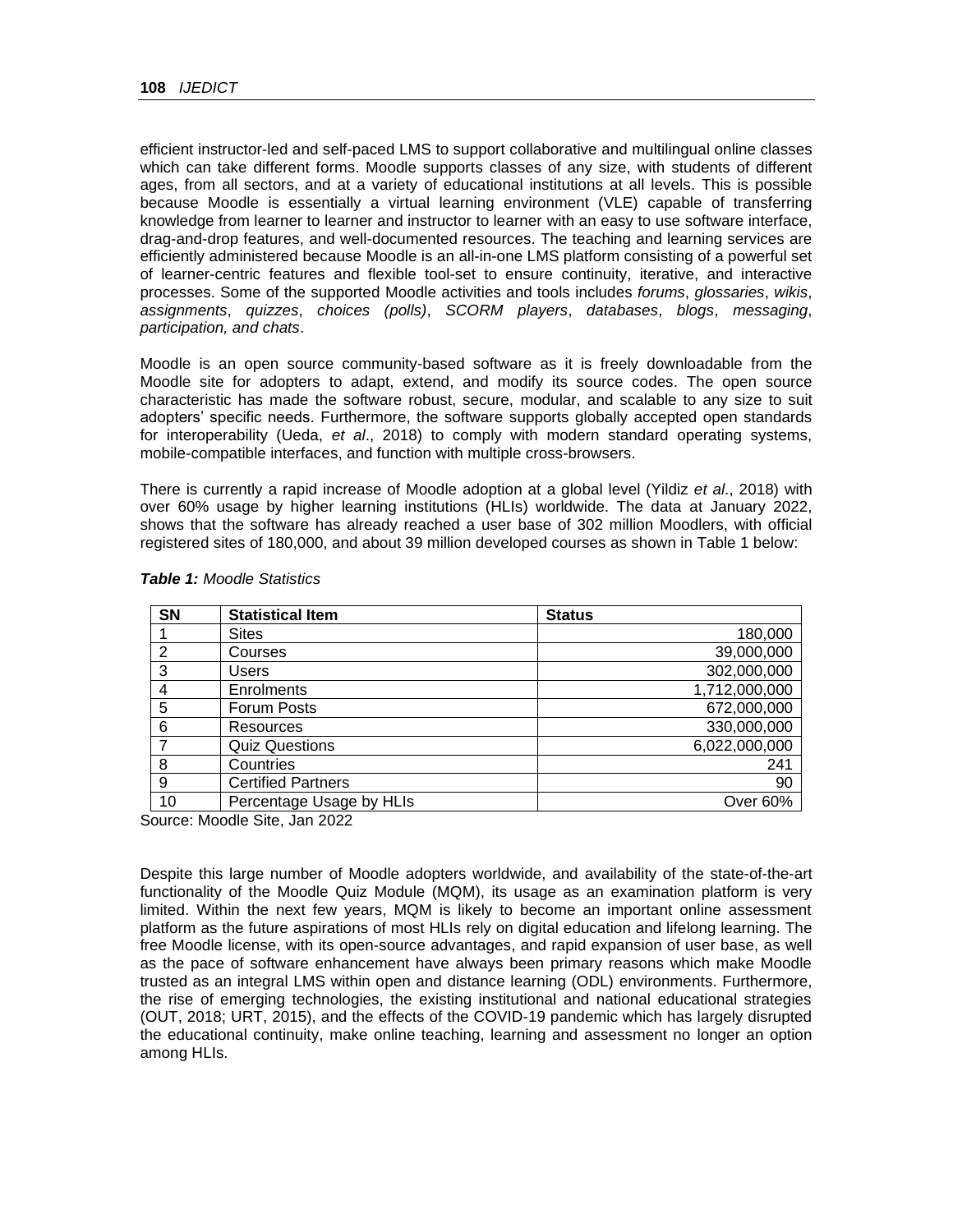This paper presents a perspective on how to securely configure the Moodle platform to support the smooth administration of online examinations. The fact that Moodle is an open-source software (OSI, 2004), freely distributed under the terms of the GNU public license (GPL), (Dhika, *et al*., 2020), adopters might find it a viable and cost-effective platform suitable to run online examinations, in an efficient and secured manner, provided a proper implementation of computing and pedagogical requirements is achieved.

# **MATERIALS AND METHODS**

# **Research Design**

To undertake this study, software review and experimental techniques have been used together in a coherent and logical way to constitute the blueprint for the data collection as proposed by De Vaus (2006). As indicated in Figure 1, the software review was accomplished in the front-end and back-end side of the Moodle software. While the front-end software review focused on pedagogical aspects, quiz default settings and anti-cheat protection features, the back-end software review was mainly completed in the underlying supporting software, system configuration and source codes, and security settings at the level of firewall, SSL, and password salting.



**Figure 1:** Framework for research design

On the other hand, data were collected from experimental testing of the Moodle software through running live events for online examination sessions.

# **Software Review**

To review the software, the functionalities of the Moodle Quiz Module were critically studied with focus on the security configurations, default settings, and source code screening. Such a technique is fully compliant with the security assessment of any web based open-source software and is aimed at identifying the software design weaknesses and common adopter misconfigurations. Thus, a review of the security threats and Moodle bugs was conducted as follows:

- at the software level using a stable version 3.9 to assess usability of MQM features, integrated Moodle plugins, patches, and upgrades.
- through advanced technique of vulnerability search from the National Vulnerability Database source (NVD, 2021) by matching all Moodle related keywords so as to generate the Common Vulnerabilities and Exposures (CVEs).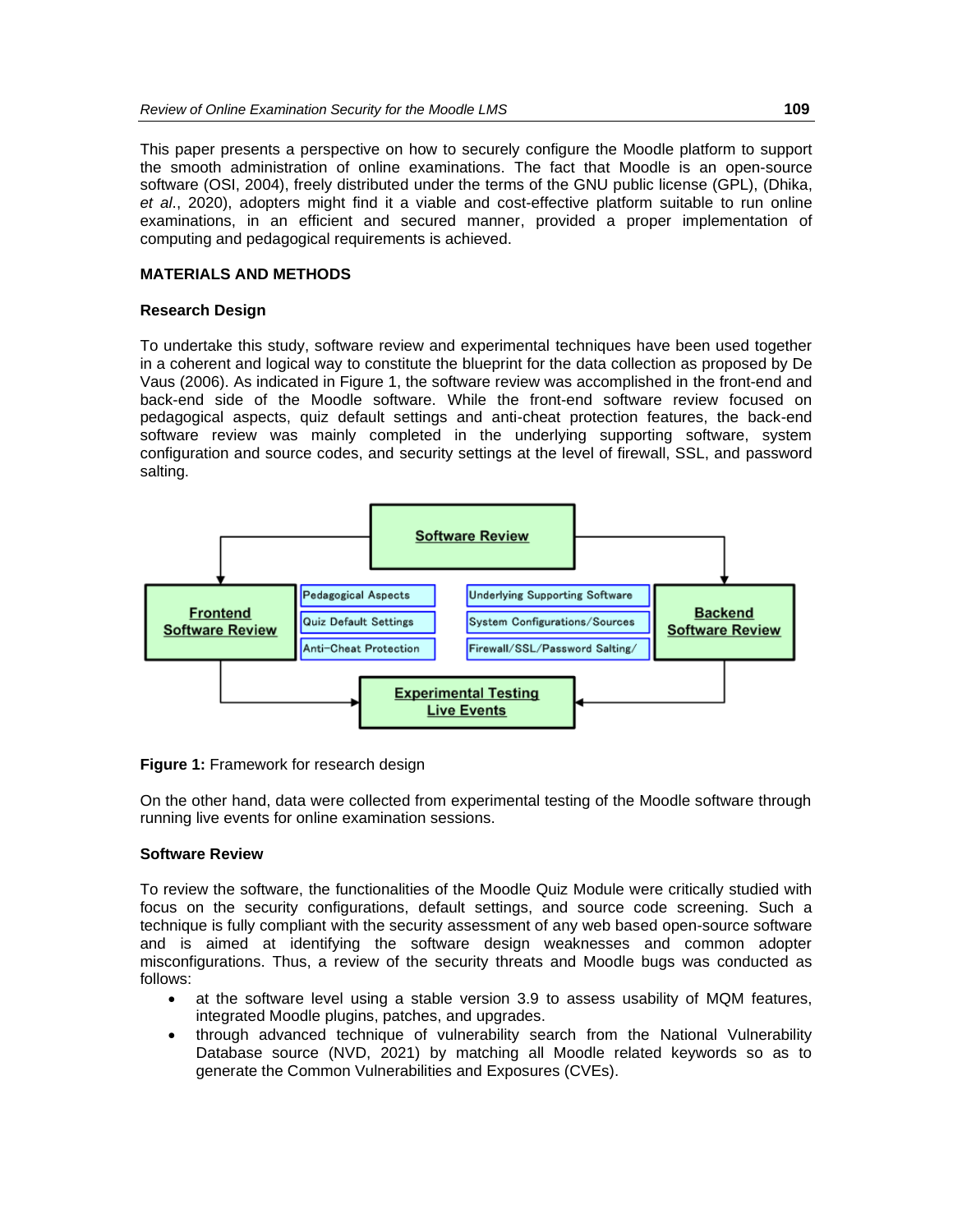• by comparing OWASP Top 10 web vulnerabilities (Khan *et al*., 2019; OWASP, 2021) in relation to Moodle bugs.

# **Experimental Testing**

In addition to software review, a live session testing was conducted using Moodle Quiz with Live Events. To test the performance of a Moodle Quiz module, three online examination sessions were set on 19<sup>th</sup>, 20<sup>th</sup>, and 26<sup>th</sup> February 2021 for non-degree and undergraduate students. Each session was tested using a total of 41 questions constructed with 10 Multiple Choice Questions (MCQs), 28 True/False Questions (TFQs), and 3 Short Answer Questions (SAQs). Depending on the agreed assessment plan, sessions were either conducted as partial real time (PRT) or full real time (FRT) online examinations as indicated in Table 2 below

| <b>Table 2:</b> Assessment Plan for MQM Testing with Live Events |  |  |  |
|------------------------------------------------------------------|--|--|--|
|------------------------------------------------------------------|--|--|--|

| <b>Session</b><br>No | <b>Mode</b> | <b>Question Type</b> | <b>Average Time</b><br>(Min) | <b>Average Class</b><br><b>Performance Score</b><br>(%) |
|----------------------|-------------|----------------------|------------------------------|---------------------------------------------------------|
|                      | <b>PRT</b>  | MCQ, TFQ, SAQ        | 37.8                         | 44.2                                                    |
|                      | PRT         | MCQ, TFQ, SAQ        | 35.5                         | 60.1                                                    |
|                      | FRT         | MCQ, TFQ, SAQ        | 33.0                         | 67.9                                                    |

# **RESULTS AND FINDINGS**

From the Moodle software review and experimental testing conducted, 15 key features categorized as pedagogical, anti-cheat protection, backend security, and experience from live MQM live events were found. The results shown in Table 3 represent the key aspects for facilitating the administration of online examinations using the Moodle platform.

| Table 3: Results of Software Review Process and Experimental Testing |  |  |
|----------------------------------------------------------------------|--|--|
|                                                                      |  |  |

| <b>Observed Feature</b>                                                           | Pedagogical<br><b>Features</b> | <b>Security</b><br><b>Features for</b><br><b>Anti-Cheat</b><br><b>Protection in</b><br><b>Moodle</b> | <b>Moodle</b><br><b>Backend</b><br><b>Security</b> | Live<br>MQM<br><b>Events</b> |
|-----------------------------------------------------------------------------------|--------------------------------|------------------------------------------------------------------------------------------------------|----------------------------------------------------|------------------------------|
| Moodle Quiz Module                                                                |                                |                                                                                                      |                                                    |                              |
| <b>Supported Question Types</b>                                                   |                                |                                                                                                      |                                                    |                              |
| Subjects with Special<br>Requirements                                             |                                |                                                                                                      |                                                    |                              |
| <b>Statistical Reports and Item</b><br>Analysis                                   |                                |                                                                                                      |                                                    |                              |
| Security in Question Paper                                                        |                                |                                                                                                      |                                                    |                              |
| Moodle Logs                                                                       |                                |                                                                                                      |                                                    |                              |
| <b>Add-on Security Plugins</b>                                                    |                                |                                                                                                      |                                                    |                              |
| Software License, Sustainability,<br>and Compliance to International<br>Standards |                                |                                                                                                      |                                                    |                              |
| Active Directory and Password<br>Policy                                           |                                |                                                                                                      |                                                    |                              |
| <b>Enforcing Firewall and Secure</b><br>Socket Layer                              |                                |                                                                                                      |                                                    |                              |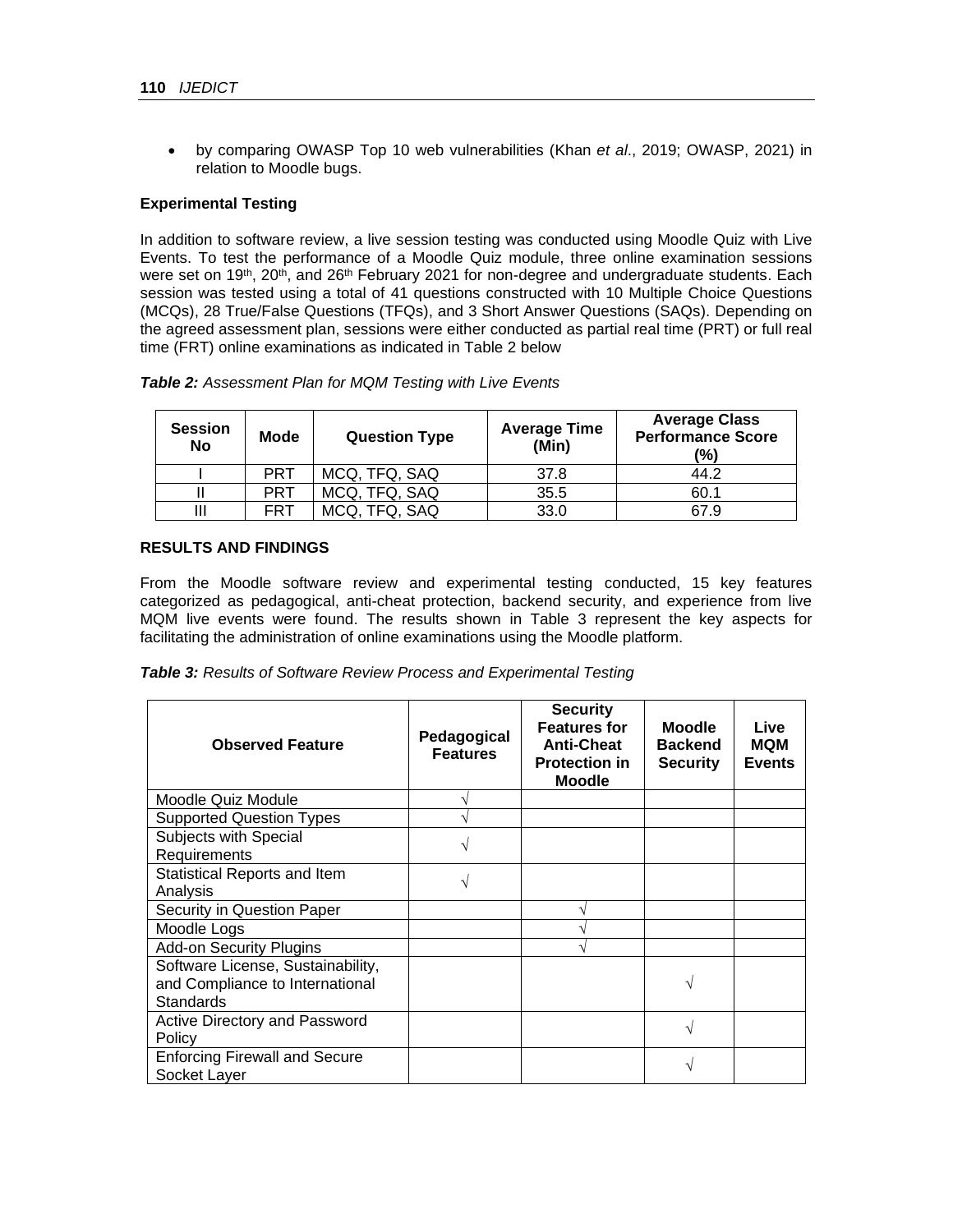| MD5 Security Algorithm and           |  |  |
|--------------------------------------|--|--|
| <b>Password Salting</b>              |  |  |
| Spam Management in Moodle            |  |  |
| User Knowledge Challenges            |  |  |
| Infrastructure Challenges            |  |  |
| <b>Student's Participation Level</b> |  |  |

# **Pedagogical Features**

Four pedagogical features relevant for running online examinations were found in Moodle. The features include Moodle *Quiz Module (MQM), various question types, supported subjects with special requirements,* and *the statistical reports and item analysis for student performance analysis*.

# *Moodle Quiz Module*

Moodle software consists of the Quiz module which is a very powerful tool that meets many assessment needs. The software can accommodate simple, multiple-choice knowledge tests to more complex, self-assessment tasks including both tutor-marked (TME) and computer-marked (CME) questions depending on the choice of the examiner. Furthermore, the MQM tool allows questions to be created and stored separately in a question bank for future reuse purpose.

# *Supported Question Types*

Moodle allows any type of question paper design or exam blueprint to be directly created and generated from the software. The format of the question paper can be varied with various question types, question weights, and different scaling systems. For instance, Moodle supports numerical question type referred to as "calculated" which comes with security attributes. The questions are constructed with numbers selected randomly from a defined set. For example, the question below can be defined as numerical instead of essay type.

"*Calculate the average memory access time (Tm) between CPU and RAM given the CPU hit ratio (h) is 95% and the values of cache hit (Tc) and cache miss (Tp) are 100 ns and 800 ns respectively"*.

The added security advantage of such kinds of numerical questions is the ability of Moodle in to shuffle the numerical values of **Tm**, **Tc**, **Tp**, and **h** based on the defined set of numbers. The question types supported in the Moodle platform are shown in Table 4 below.

| <b>Question Type</b>  |              | <b>Question Description</b>                                                             |
|-----------------------|--------------|-----------------------------------------------------------------------------------------|
| ιΞ<br>Multiple choice |              | Allows the selection of a single or multiple response from a pre-<br>defined list       |
| $\bullet$             | True/False   | A simple MCQ question with only two choices: True or False                              |
|                       | Short answer | Response of one or few words compared to model answers which<br>may contain wild cards. |
|                       | Numerical    | Numerical response with units graded by comparing model<br>answers with tolerances.     |

*Table 4: Moodle Supported Question Types*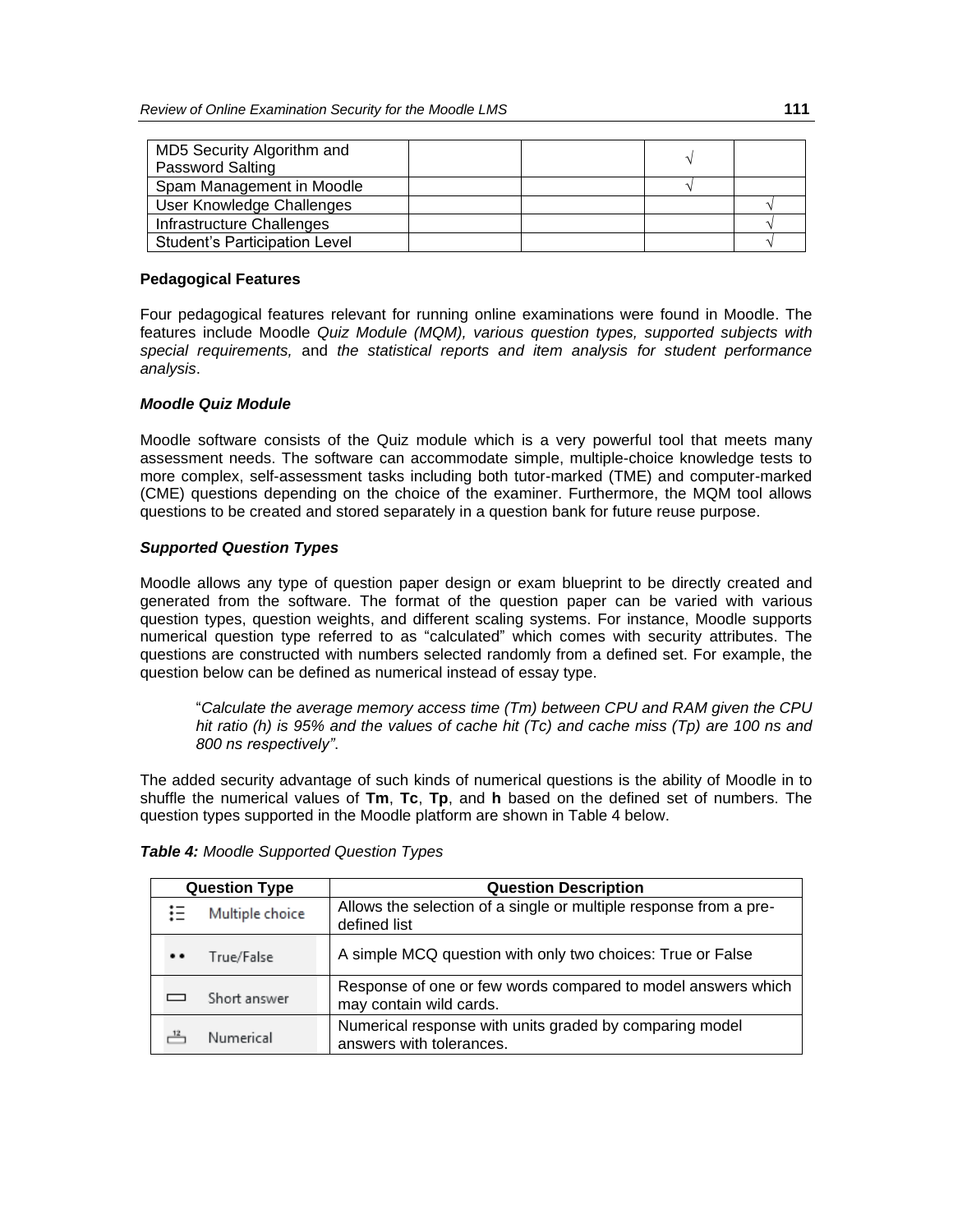| $2+2$<br>$= 2$ | Calculated                       | Like numerical questions but with the numbers used selected<br>randomly from a set.                                                                                 |  |
|----------------|----------------------------------|---------------------------------------------------------------------------------------------------------------------------------------------------------------------|--|
| 匪              | Essay                            | Long term question with online text.                                                                                                                                |  |
| ∺              | Matching                         | The answer to each of a number of sub questions must be<br>selected from a list of possibilities.                                                                   |  |
| : ?            | Random short-<br>answer matching | Like a matching question, but created randomly from the short<br>answers in a particular category.                                                                  |  |
| $\blacksquare$ | Embedded<br>answers (Cloze)      | Flexible questions created by entering text containing special<br>codes that create embedded MCQs, SAQs, and numerical<br>questions.                                |  |
| ÷              | Calculated<br>multichoice        | Are like MCOs but with choice elements which include results<br>from numeric values that are selected randomly from a set.                                          |  |
| 2#2            | Calculated simple                | Simple version of calculated question which are like numerical<br>questions but with the numbers used selected randomly from a<br>set.                              |  |
| Cr             | CodeRunner                       | Runs student submitted code in a sandbox.                                                                                                                           |  |
| ٠ţ۰            | Drag and drop<br>into text       | Missing words in the question text are filled in using drag and<br>drop.                                                                                            |  |
| ٠              | Drag and drop<br>markers         | Markers are dragged and dropped onto a background image. This<br>question type is not accessible to users who are visually impaired.                                |  |
|                | Drag and drop<br>onto image      | Images or text labels are dragged and dropped into drop zones<br>on a background image. This question type is not accessible to<br>users who are visually impaired. |  |
|                | Select missing<br>words          | Missing words in the question text are filled in using drop-down<br>menus.                                                                                          |  |

# *Subjects with Special Requirements*

Moodle supports subjects with special requirements by integrating standard or compatible thirdparty modules and plugins. For instance, Moodle uses TeX notation or DragMath equation editor for Mathematics, Hotpot and Poodll plugins for language, and chemistry plugins for displaying molecular structures. As shown in Table 4, Moodle comes with inbuilt Code Runner which work as a software compiler to run programming codes. In addition to subject-specific plugins, Moodle can further support students with disabilities by incorporating several assistive technologies such as screen-readers, screen-magnifiers, alternative mouse, and disabling AJAX and JavaScript to increase software usability levels.

# *Statistical Reports and Item Analysis*

Further screening carried out with Moodle Quiz shows that Moodle is rich in terms of automated tools to easily perform statistical and psychometric analysis. When many students answer a question either correctly or incorrectly, it suggests that the question is either too easy or too difficult. Conducting an item analysis therefore becomes vital for student feedback and for improving teaching and learning techniques, especially when the created questions are too difficult, have flaws, or when students are guessing. Moodle can generate a full assessment report with details of examinations conducted, structure analysis, and printed questions in a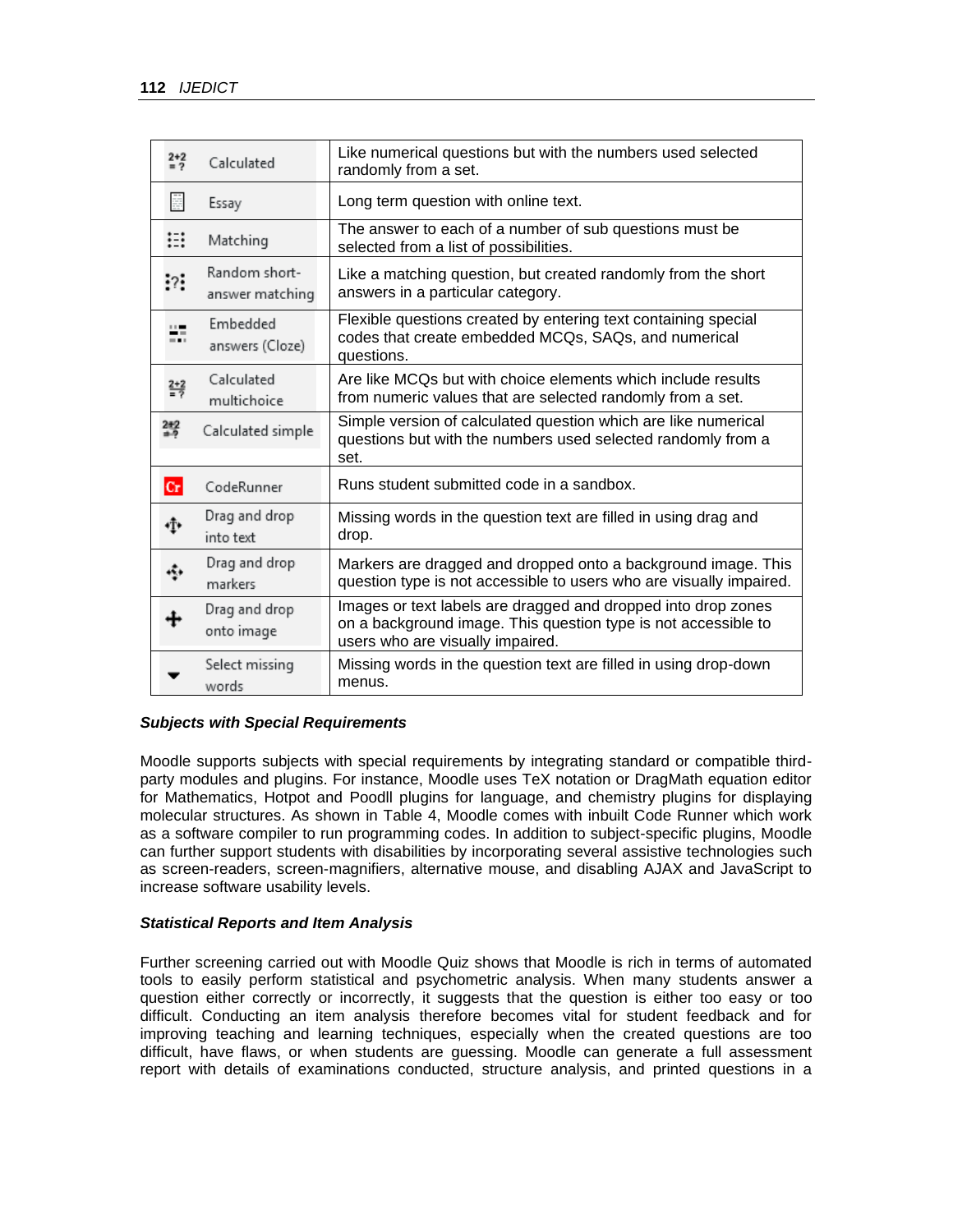variety of file formats such as comma separated values (.csv), Microsoft Excel (.xlsx), HTML table, Javascript Object Notation (.json), OpenDocument (.ods), and Portable Document Format (.pdf). The basic components of the report include *quiz name, course name, time quiz opens, time quiz closes, exam duration (hours), number of complete attempts, graded attempts, average grade of all attempts (%), median grade (%), standard deviation (%), score distribution skewness, score distribution kurtosis, coefficient of internal consistency (%), error ratio (%), and standard error (%).* The coefficient of internal consistency is also called a Cronbach Alpha. This is a measure of whether all the items in the quiz are testing basically the same thing. The higher the value of the Cronbach Alpha, the better the reliability of questions. Furthermore, for each exam question, Moodle generates a report showing the q*uestion name, number of attempts, facility index, standard deviation, random guess score, intended weight, effective weight, discrimination index, and discriminative efficiency.* Moodle performs automatic analysis of the Facility Index (FI) and the Discrimination Index (DI) with values ranging from 0% to 100%*.* The FI ("P-value") refers to item difficulty and shows the percentage of students that answered a question correctly. The higher the "P-value" that is, closer to 100%, the easier the question, implying that many students selected the correct answer regardless of the overall pass rate. On the other hand, the DI-value indicates correlation between the score for the question and the overall score attained in the examination, that is, the higher the DI-value for a question, the more 'discriminating' the question is, implying that most students who performed well on the examination have also answered the question correctly, and vice versa. Moodle is useful in finding "broken" questions especially when an examiner has inserted a wrong answer to the question. The marker is alerted when the value in the DI-column is very small to prompt for further investigation of the attempted question to check whether the question was marked correctly.

#### **Live Events for Moodle Quiz Module**

As noted in the live testing sessions, three major key areas to realize implementation of online assessment were identified. They include *user knowledge, infrastructure capacity*, and *student participation rate*.

# *User Knowledge*

The most striking challenge encountered during the live event was user's inadequate knowledge in using features of the Moodle Quiz Module (MQM). Most of the MQM features including advanced question types and system settings were not utilized. On average, most question papers used TFQ, MCQ, and SAQ question types. Tutors were not able to apply the advanced MQM security features, perhaps not to mislead students when accessing the question paper. For instance, Safe Exam Browser (SEB) on the client machine and password restrictions were not enforced due to lack of user awareness and guiding procedures on how an examiner can share a password instantly for the students to get access to the question paper. Most examiners were not aware that client machines require SEB installation before the first attempt.

#### *Infrastructure*

Moodle supports classes of different sizes ranging from a few students to millions depending on the capacity of the computing infrastructure for the processor/CPU speed, memory/RAM capacity, and bandwidth size. As noted in the heavy sessions of the live MQM event where the candidates login concurrently, the majority of students were not able to access the Moodle site due to a mismatch between server resources and computing workloads. As shown in Table 5, many unfinished attempts were experienced in a one-hour online test for the course OCP 100 with over 600 students. A test with 41 questions was set to display each question on its own webpage. This means that a total of 600x41=24,600 concurrent server requests were constrained within a period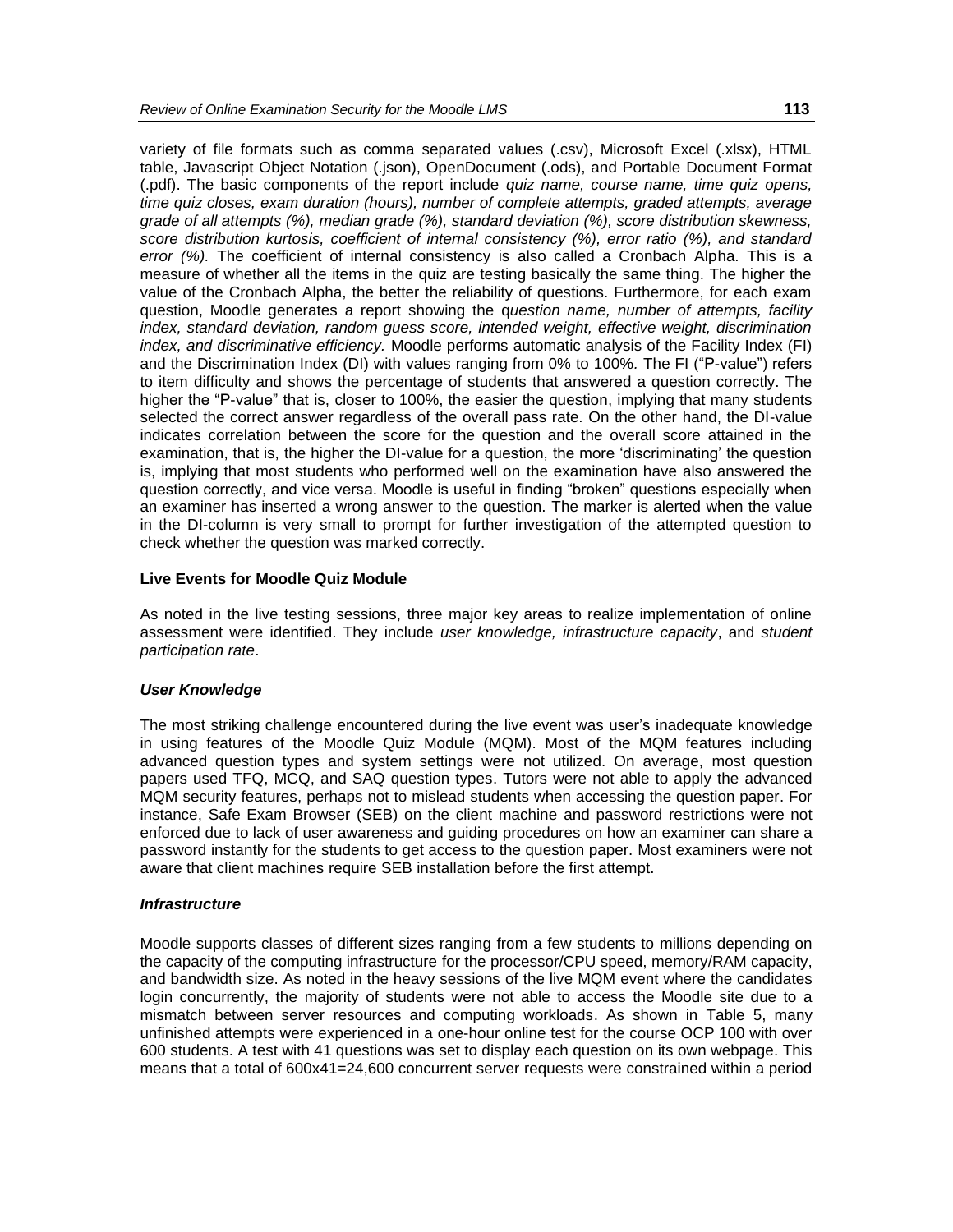of 60 minutes just for a single course. On average, each cell in the examination timetable at the Open University of Tanzania consists of at least 30 courses as a typical computing requirement for online assessment. The fact that 1 GB of RAM in Moodle can efficiently handle 50 concurrent users, a testing Moodle server equipped with 128 GB of RAM was able to handle 6,400 concurrent server requests (128 GB  $\times$  50) with time buffer up to five seconds. Server requests include processing a webpage written in PHP, querying the database, or simply transferring a file, all being processes which consume memory and database connections during expected peaks such as when everyone logs in, when everyone starts their test, and the time when everyone clicks "submit all and finish". When all students click the start button at nearly the same time, the chance that the server will crash is maximized. Thus, being server intensive, a proper planning and balance between computing workloads and computing resources is vital for efficient administration of the Moodle quiz feature.

# *Student's Participation Level*

The study highlighted the strengths of partial real time (PRT) because despite the infrastructure challenges, the participation level was satisfactory. The first two MQM sessions were better in flexibility because the quiz setting allowed students to take their test in a span of 8 hours from 14:00 to 22:00 hours. As shown in Table 5, there was a significant improvement from MQM session 1 to MQM session 2 with the percentage of completion success level increasing from 68.5% to 90.4% of candidates with "finished" status compared to the total number of attempts. Surprisingly, the third full real time online MQM session recorded the highest percentage success level of 99.0% even though it was hard to implement due to intensive resource consumption constraints within a very short time. However, this was possible because session 3 was conducted after normal business hours.

| <b>Performance Indicator</b> | <b>Online Exam Session</b> |                  |                   |  |
|------------------------------|----------------------------|------------------|-------------------|--|
|                              | Session I (PRT)            | Session II (PRT) | Session III (FRT) |  |
| Date                         | 19th Feb 2021              | 20th Feb 2021    | 26th Feb 2021     |  |
| Finished                     | 332                        | 529              | 704               |  |
| In Progress                  | 52                         | 18               |                   |  |
| <b>Never Submitted</b>       | 79                         | 31               |                   |  |
| Overdue                      | 22                         |                  |                   |  |
| <b>Total Attempts</b>        | 485                        | 585              | 711               |  |
| % Success                    | 68.5%                      | 90.4%            | 99.0%             |  |

*Table 5: MQM Performance Indicators and Participation Level*

Figure 1 provides an illustration of student participation levels against performance indicators of the MQM experiment conducted between the 19<sup>th</sup> and 26<sup>th</sup> February, 2021 for all three online examination sessions.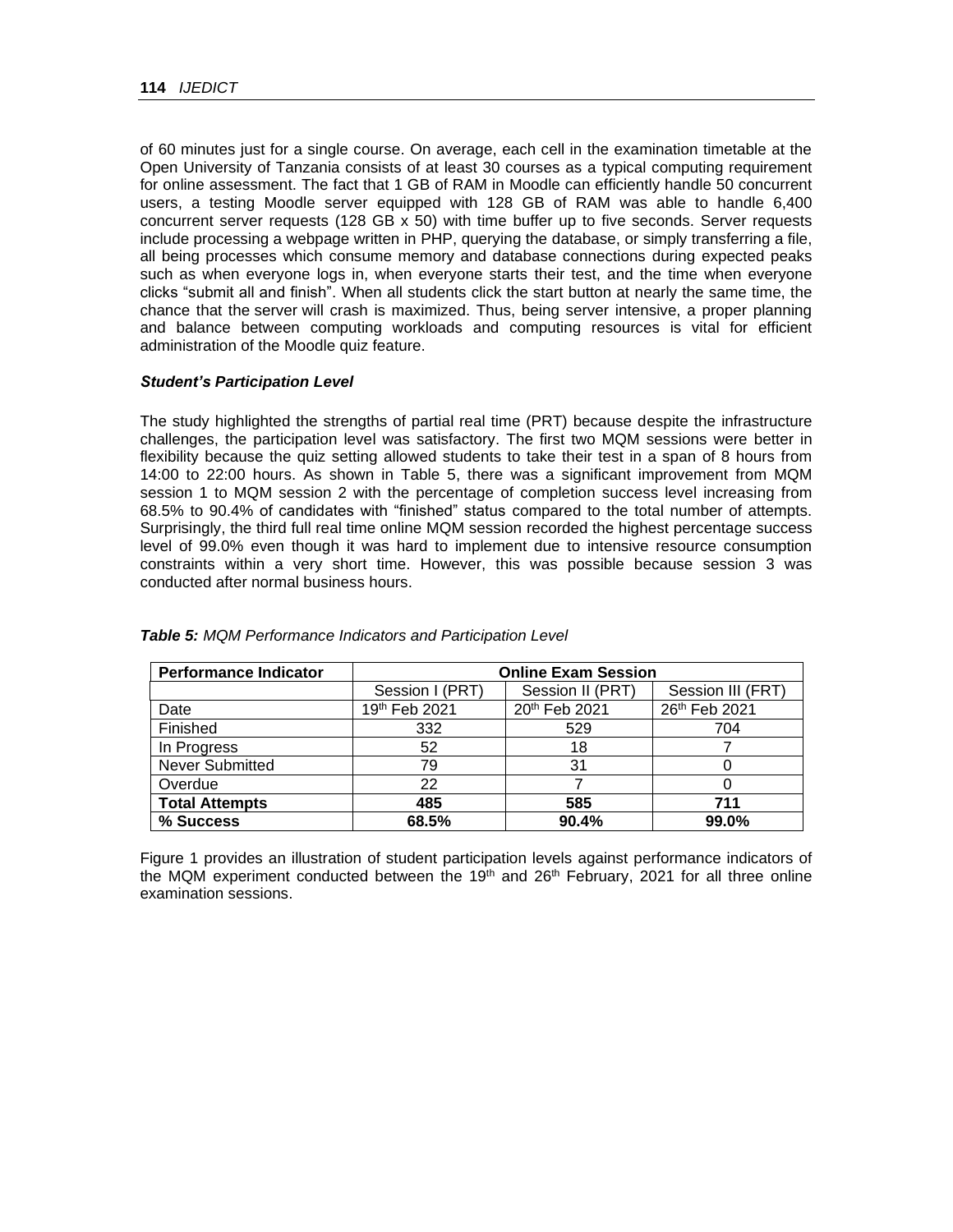



#### **Security and Anti-Cheat Protection Features in Moodle**

#### *Security in Question Paper*

Our experiment in the live test session confirmed that the Moodle Quiz module possesses key security features necessary for setting up a standard online examination that discourages students from cheating. Some of these security features include a *time limit, ability to retrieve questions from question banks on a random basis, choosing navigation mode (free or sequential), restrictions on the number of attempts, randomization and shuffling of questions, and the use of extra passwords.* When questions are shuffled, Moodle automatically changes the order of the questions in a random order every time the session is activated. This makes it harder for students to share answers and to discuss a particular question. For multiple choice questions, shuffling can be extended to the level of distractors for different attempts. When two or more students are working on an exam with randomized answers drawn from a question bank, they will be unable to split the question paper or copy from one another. To prevent students from sharing answers, Moodle uses the question bank facility to group questions with respect to difficulty level such as "*easy*", "*moderate*" and "*difficult*" so that the questions for each student are drawn on a random basis to have a unique, but balanced question paper. Furthermore, the access to the question paper can be restricted based on *sequential* or *free* navigation mode with limits on the number of displayable questions for each webpage. When one question is loaded per page, students will be prevented from taking screenshots and sharing the questions.

Another security feature on the question paper design is the ability of Moodle to control student review options during the attempt, immediately after the attempt, and after the close of the quiz. Areas of the review include *the attempt, whether correct, marks, specific and general feedback, right answer, and the overall feedback.* For all review options, Moodle can hide review summary until when the session is fully closed.

#### *Moodle Logs*

As any other software, Moodle has logs with timestamps of student activities and Moodle data. Moodle logs are useful to provide efficient security in the marking stage because any attempts at examination irregularities and malpractices are automatically recorded. Such student malpractices can easily be detected when a student attempts to switch between tabs, browsers, and windows. Moodle logs save all records for future use instantly when the candidate leaves the Moodle screen.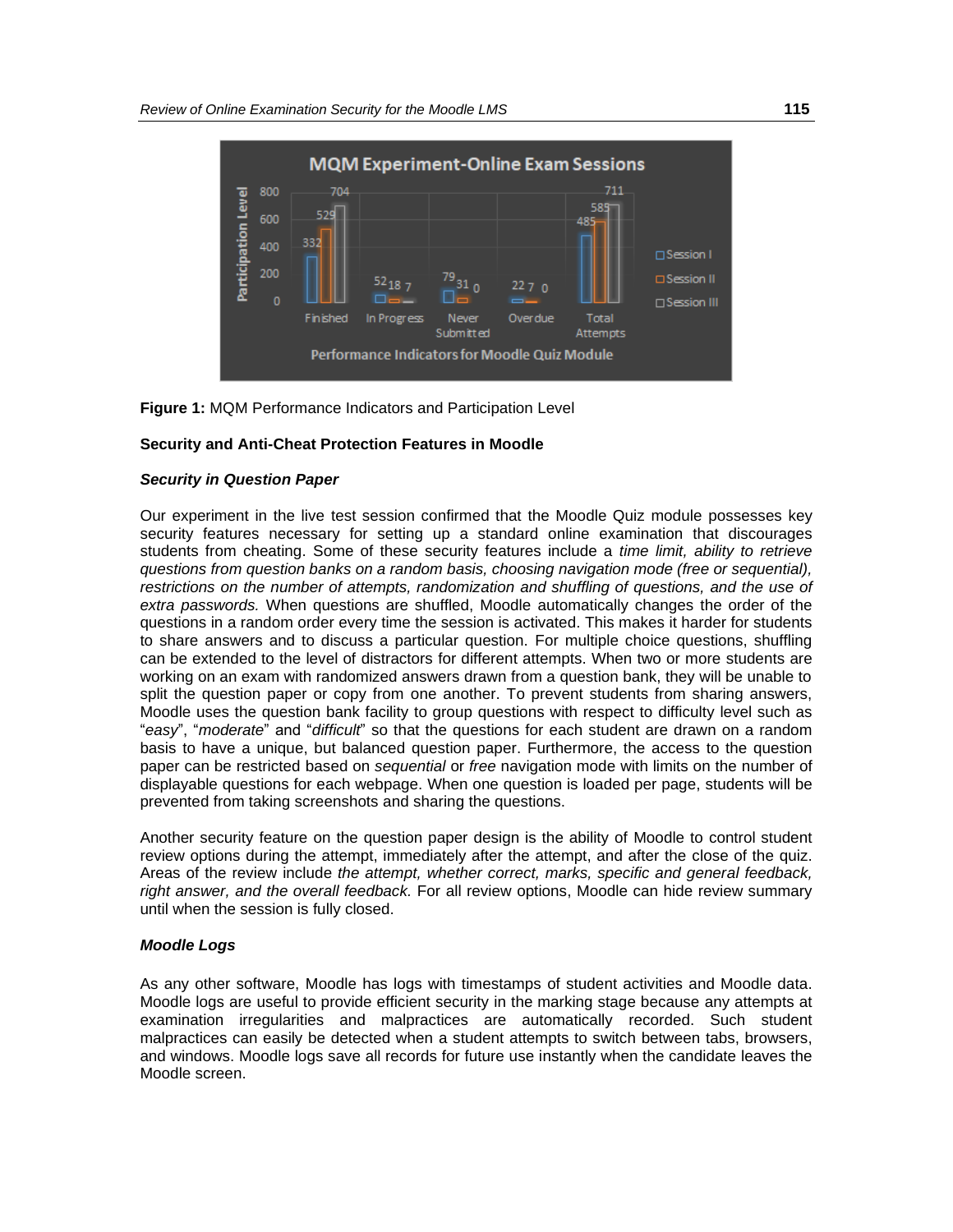# **Add-on Security Plugins**

Further screening on the Moodle platform shows that the platform is highly flexible and interoperable to allow integration of pluggable authentication architecture. The most common Moodle plugins related to security of online examination include *Safe Exam browser (SEB), iSpringSuite Quiz Maker, Plagiarism Check (Turnitin),* and *Video Assistant Invigilator (VAI).* When SEB is enabled, Moodle is automatically locked from using any other web browsers and becomes fully operating in a state where additional tabs are disabled, navigation is restricted, and the cut/copy/paste and right-clicks remain inactive. The Video Assistant Invigilator (VAI) is an artificial intelligence (AI), and human based proctoring tool useful for detection of facial, voice, mobile phone, distraction, multiple people, and live proctoring wherein invigilators monitor multiple candidates in a single view. The Turnitin plagiarism plugin is useful for checking similarities in text to validate submitted text.

# **Moodle Backend Security**

# *Software License, Sustainability, and Compliance to International Standards*

As noted during the software screening process, Moodle is publicly accessible with open source codes freely provided under the general public license (GNU-GPL). Moodle license is stable, well assured, and static because modification is practically impossible. This is because a change of Moodle license needs to be completed and approved by all Moodle developers in the world and should not apply retrospectively. This attribute is significant for administration of online examinations as it is a viable, cost effective and a sustainable community supported software.

From the software development angle, Moodle is committed to safeguarding data security because Moodle project (Moodle, 2022) operates under scrutiny and is supported by a team of dedicated full-time developers and a network of certified Moodle Partners from an active international community. Thus, the software is highly trusted as it is compliant to international standards. Some of these standards include open source initiative (OSI), certified Learning Tool Interoperability (IMS LTI), a global technical standard of integrating learning applications, and a Sharable Content Object Reference Model (SCORM) specification. This compliant level as a web-based e-learning platform with interoperability capabilities among various LMS has also been suggested by Ueda, *et al*., (2018). Being able to support open standards with high levels of interoperability, flexibility and scalability, Moodle can be integrated with plugins, add-ons, external applications, and any other VLE/LMS-specific modules suitable for typical teaching and learning purposes.

# *Active Directory and Password Policy*

Moodle security is further strengthened with configuration of advanced security facilities such as active directory and password policy. Moodle uses a database of active directory services to securely connect users to the network resources using critical information about the computing environment, user matrix and profiles supported by a widely-used LDAP standard authentication protocol responsible for the enrolment function.

The use of a password policy underlines how secure Moodle is. The policy ensures password complexity is maintained throughout the entire lifetime of Moodle usage by forcing users to change passwords on a regular basis, and to limit password reuse by taking control of the rotation scheme. Some features of a strong password in Moodle include the minimum length of password, number of digits, number of lower-case and upper-case characters, and the number of special non-alphanumeric characters. A default Moodle password setting must have a length of eight (8) characters at minimum and at least one (1) character to represent a digit, lowercase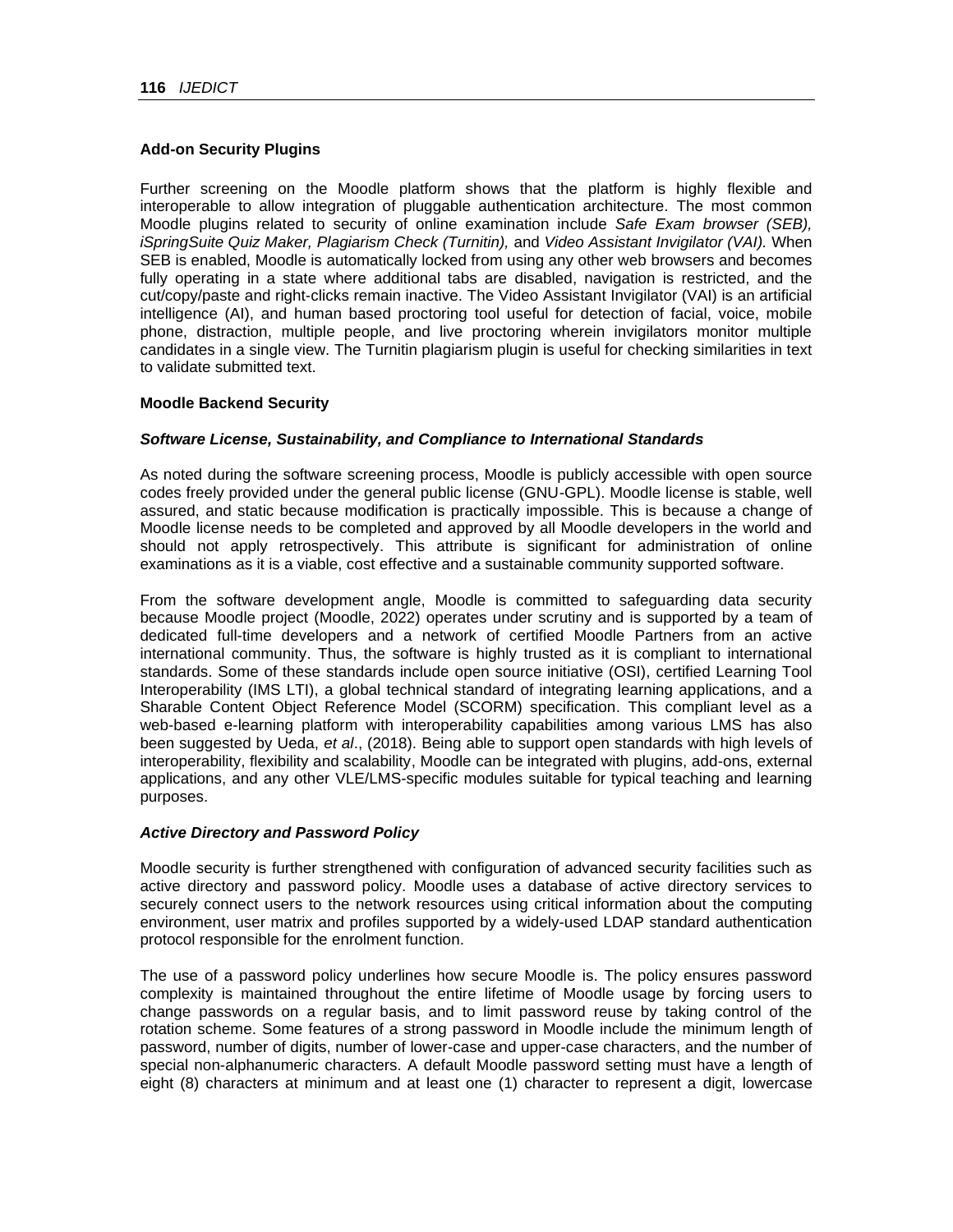letter, uppercase letter, and a special non-alphanumeric character. If a user enters a password that does not meet the set password requirements, Moodle generates an error message.

# *Enforcing Firewall and Secure Socket Layer*

Further security analysis of the Moodle site showed that both firewall configurations and a secure socket layer (SSL) can be enforced to increase the security of online examinations. Firewalls set security rules to control and monitor the incoming and outgoing network traffic. The rules allow and block connections to the server based on the specified IP addresses. In contrast to the old Moodle versions which did not support SSL implementation all over the site (Kumar & Dutta, 2011), SSL configurations have become very powerful security features in Moodle sites to ensure that passwords and the privacy of users are protected, and all webpages use *https* during data transmission to remain in a secured state. The links between web server and browser are encrypted to avoid session hijacking and to ensure all traffic from Moodle instance and users are protected.

#### *MD5 Security Algorithm and Password Salting*

Another security utility of the Moodle platform is its ability to store user passwords in an encrypted form using a one-way hashing function called MD5 algorithm which normally converts the plain password text into an encrypted message digest in the form of cipher text or fingerprint. One advantage of the MD5 security algorithm is that its hashed output cannot be converted back to its original format (Bhandari, *et al*., 2017), and the password hashing can be made more secure by applying techniques of password salting. The importance of password salt cannot be undermined. It reduces the risk of password theft as it makes it harder to decrypt or reverse the password by adding a longer random string of characters before the hash is calculated (Tian, *et al*., 2018). Likewise, Moodle provides additional security settings for password salt configured at the user level in addition to site level. The ability to generate password salt at user level is a vital security feature to protect Moodle from internal threats which cannot be handled by a site-wide configuration variable for the salt.

#### *Spam Management in Moodle*

Like any other web application, Moodle is susceptible to attack due to threats associated with spams. However, spams can only penetrate if Moodle is not properly configured. As found in the software screening process, Moodle generates a security threats analysis report with a spam profile. Based on this report, efficient rootkit detector (Rootkit, 2021) as well as critical software configurations can be used to reduce spams and prevent a Moodle site from hacking, and all possible XSS attacks. Some of the most common security settings related to spam management include disabling the PHP "*register\_globals,*" enabling the "*Force users to login for profiles*", "*Profiles for enrolled users only*", and ReCAPTCHA to stop automated spambots.

#### **DISCUSSION**

The findings of this study confirm that the Moodle platform contains all basic pedagogical and security features to run online examinations. The results of the source code screening conform to open source attributes as argued by Linawati *et al*., (2017) and Stanković *et al*., (2017). The software possesses facilities necessary for teaching, learning, and assessment in accordance with the demands of curriculum (Sari & Setiawan, 2018) to handle summative and formative assessment (Popovic *et al*., 2018) in a variety of fields including mathematics (Handayanto *et al*., 2018), chemistry and biology (Schettini *et al*., 2020), physiology education (Popovic *et al*., 2018), and language (Permana *et al*., 2020). In contrast to other online examination platforms that are limited to MCQs and TFQs (Raj *et al*., 2012), Moodle has emerged as the pedagogically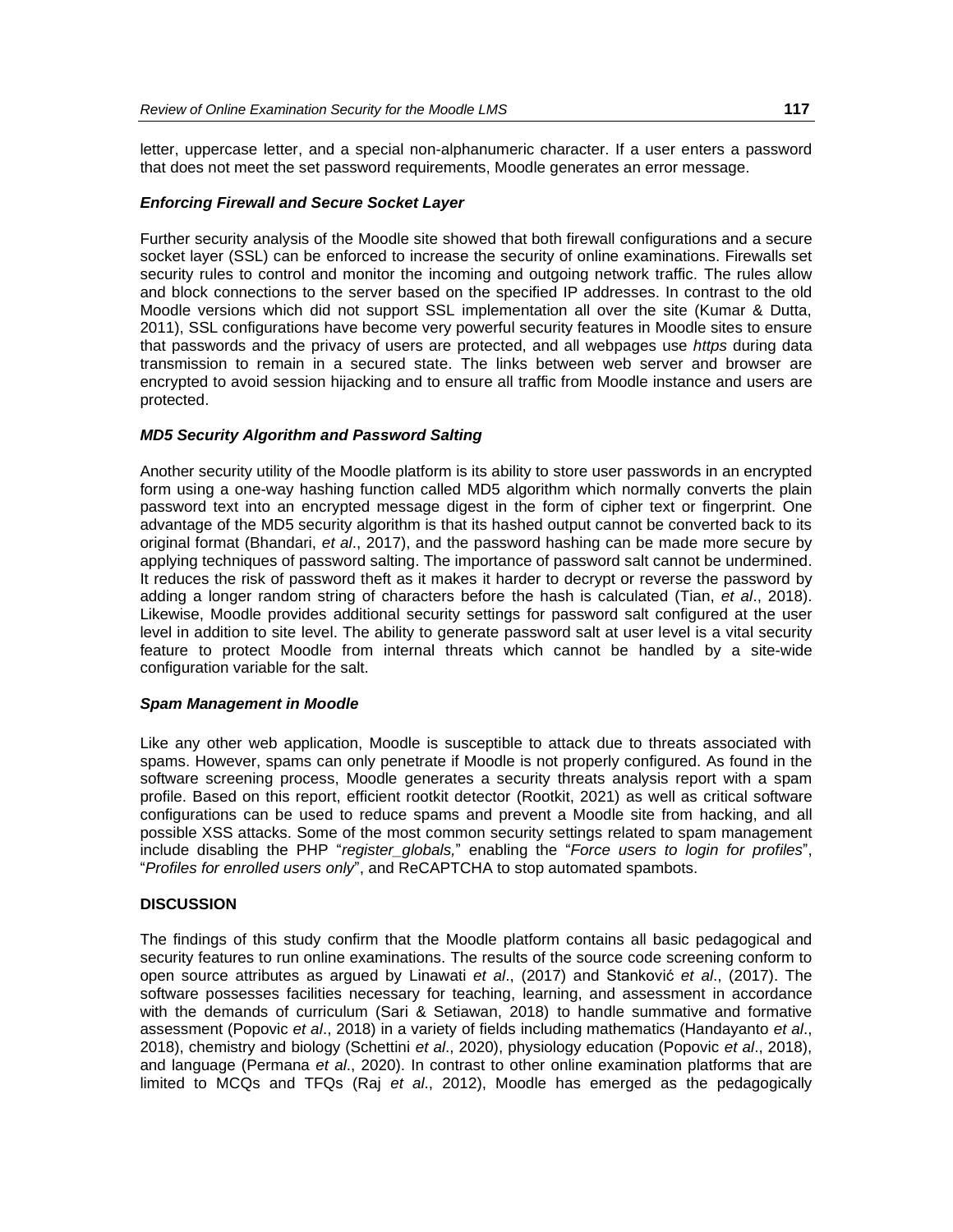advanced assessment platform which supports almost 16 question types common to instructors (Post & Hargis, 2012) and which fits any specific curriculum requirements.

Moodle as any other web-based OSS platform with publicly accessible open-source codes is susceptible to security vulnerabilities and high potential risks due to system weaknesses originated from undiscovered software bugs and misconfigurations. Security of open-source codes continues to be a concern for adopters (Schneider, 2000; Khan, *et al*., 2019), thus Moodle can be seen as an insecure platform due to vulnerable web pages (Pérez, *et al*., 2017).

The fact that Moodle is downloaded as fully functional software with all basic security requirements, the findings of this study stresses that the security loopholes in Moodle are due to poorly customized default settings. When Moodle operates with preconfigured public settings, the average number of vulnerabilities is seven (7) per year with the most common being cross-site scripting (XSS), security bypass, SQL/PHP injection, cross-site request forgery (CSRF), authorization vulnerabilities, and arbitrary file upload (Ally, 2016). While responding to these vulnerabilities, it is significant for adopters to balance between pedagogical and security needs. For instance, web forms of rich content used by teachers to enhance their courses, use the same technologies as malicious users for XSS attacks. This implies that administrators and teachers can post XSS-capable content despite being trusted users. Although Moodle can be integrated with various security plugins including SSL encryption (Alanezi, 2018), Moodle can still be compromised with Quiz specific vulnerabilities such as:

- The CSRF attack which may allow unauthorized deletion of Quiz attempts in some instances.
- Inclusion of JavaScript when re-naming content bank items.
- Addition of entries by students in groups that do not belong in some database module of web services. This may allow students to take an exam which was not developed for them.
- Vulnerability to information exposure of service tokens for users enrolled in the same course.

For secure adoption of Moodle as an online examination platform, a proper security implementation to sidestep the exploitation of the Moodle sites is vital. Moodle consists of over fifty secured authentication methods to manage user roles and permissions to address all security concerns. Moodle pages can be configured with dual firewall, packet filter, and secure https to protect network traffic. Adopters may use free https certificates (SSL, 2021) to prevent session fixation, session hijacking and username prediction by adding a PHP script that change the content of four variables of CFG from http to https as follows: *themewww, wwwroot*, *loginhttps,*  and *httpstheme*. Moodle also provides system and user logs and can generate reports on activity and participation at both course and site level.

As noted in this study, it is evident that Moodle can provide the best virtual environment for administration of online examinations in HLIs which conform to findings by John *et al*., (2017), Ueda & Nakamura, (2017); Merello & Zorio-Grima (2017); Dimić, *et al*., (2018); Ahmad *et al*., (2019); Waspada *et al*., (2019); and Dascalu *et al*., (2020). Moodle provides a secure exam environment (SEE) or thin client where students use their laptops to take their exams without access to local files or the Internet. Moodle promises a high security level same as any online examination project which normally takes security seriously. Nevertheless, maximum Moodle security depends on the adopter's competency and experience towards software customization, security configurations and enforcement. This is because there exists a clear software security knowledge gap among institutional Moodle programmers (Weir, *et al*., 2020) due to poor software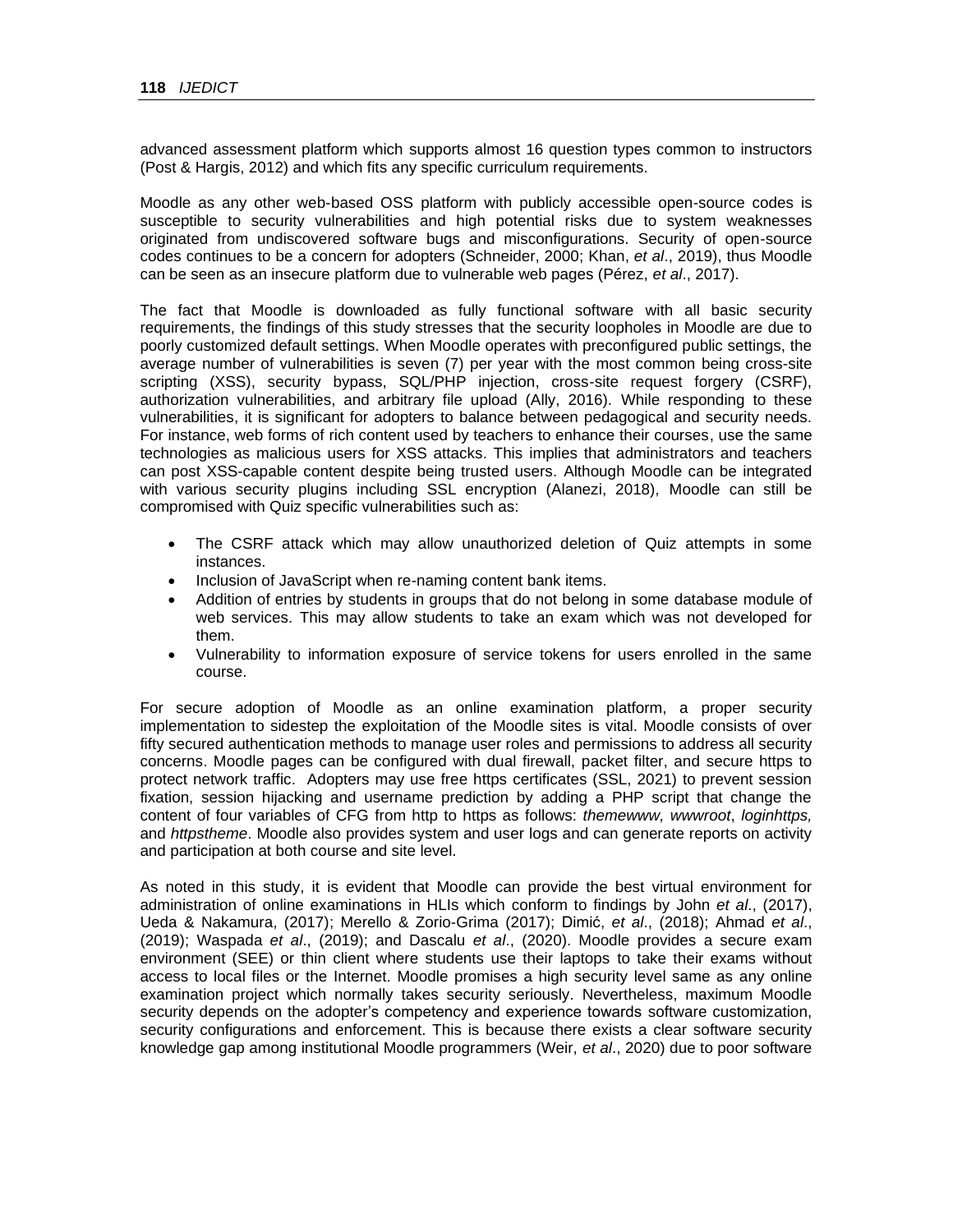security coverage in most of the computer science related curriculum (Ally, 2014) and the technology adoption malpractices due to software misconfigurations (Ally et al., 2018).

Furthermore, working on Moodle security alone is not enough. Moodle is designed as a templatebased Content Management System (CMS) written in PHP with associated SQL as the database (Anand & Eswaran, 2018). Moodle uses a three-layered structure with high trust level of the underlying software including MySQL for a database, Apache as server-side software, and PHP programming language as used in other online examination platforms (Yağci and Ünal, 2014; Garg, et al., 2020). Thus, with this layered structure, security of Moodle has largely depended on the security of the underlying supporting software. This suggests that it is imperative for adopters to stay current with the chosen operating system, PHP source codes, webserver (Apache), and the latest stable version of the chosen databases (MySQL, Oracle, PostgreSQL) by referring to vendor websites and various CERT sources (CERT, 2011).

In line with findings by Ullah, *et al*., (2012), although Moodle allows integration with enhanced biometric security solutions such as fingerprint devices, face recognition, audio/voice recognition, and signature biometrics to verify candidates, its implementation for online examinations may add extra cost to adopters. Thus, Moodle support to open standards and its free integration with various external applications and third-party modules (Sáenz, *et al*., 2020) must be executed with extra care in order to get rid of new software bugs. As previously reported, having publicly accessible source codes with preconfigured settings, Moodle adopters should always install the latest Moodle releases and updates from time to time to address security vulnerabilities (Constantin, 2017; Powell, et al., 2019) and to satisfy the primary software characteristics such as high availability, scalability, usability, interoperability, reliability, and security (Ghosh, *et al*., 2019).

To attain maximum benefits of implementing Moodle as the platform for online examinations, the existing challenges must be addressed. Some of these challenges include: lack of proper planning to have a balance between Moodle server resources and computing workloads in handling synchronous activities; many concurrent users; newness of the functionalities of the Moodle Quiz feature among tutors and students; and unreliable Internet service. Other notable challenges include lack of pedagogical knowledge for setting various online questions, specifically the stem and distractors of MCQ questions, and failure to put all possible answers for the SAQs.

# **CONCLUSION AND RECOMMENDATIONS**

For adopters to attain maximum benefits from using Moodle to run online examinations, proper planning for both technical and pedagogical requirements is vital.

With a digitally enabled future for education, the evidence from this study points toward the idea of choosing Moodle as a perfect software to run online examinations. The architectural design of Moodle Quiz provides a sufficient environment to facilitate the smooth and secured conduct of online assessment procedures which are cost effective, time-efficient, security controlled, and OSS in nature. It is important to note that the threats to online examinations can have a detrimental impact on the credibility of the adopting organization. If Moodle is properly adopted, securely configured with well-balanced computing workloads and server resources, the software can provide a sufficient authentication system to counteract collusion and malicious attacks. For the adopter to attain maximum benefits, the following recommendations are vital for implementation in the adoption and usage processes:

1. Adopter must perform regular updates with the latest stable versions and security patches using auto-update systems, rootkit detector, and spam cleaner to ensure security of the Moodle platform and all its underlying software including operating system (OS), database management system (DBMS) (MySQL, PostgreSQL or Oracle), PHP, and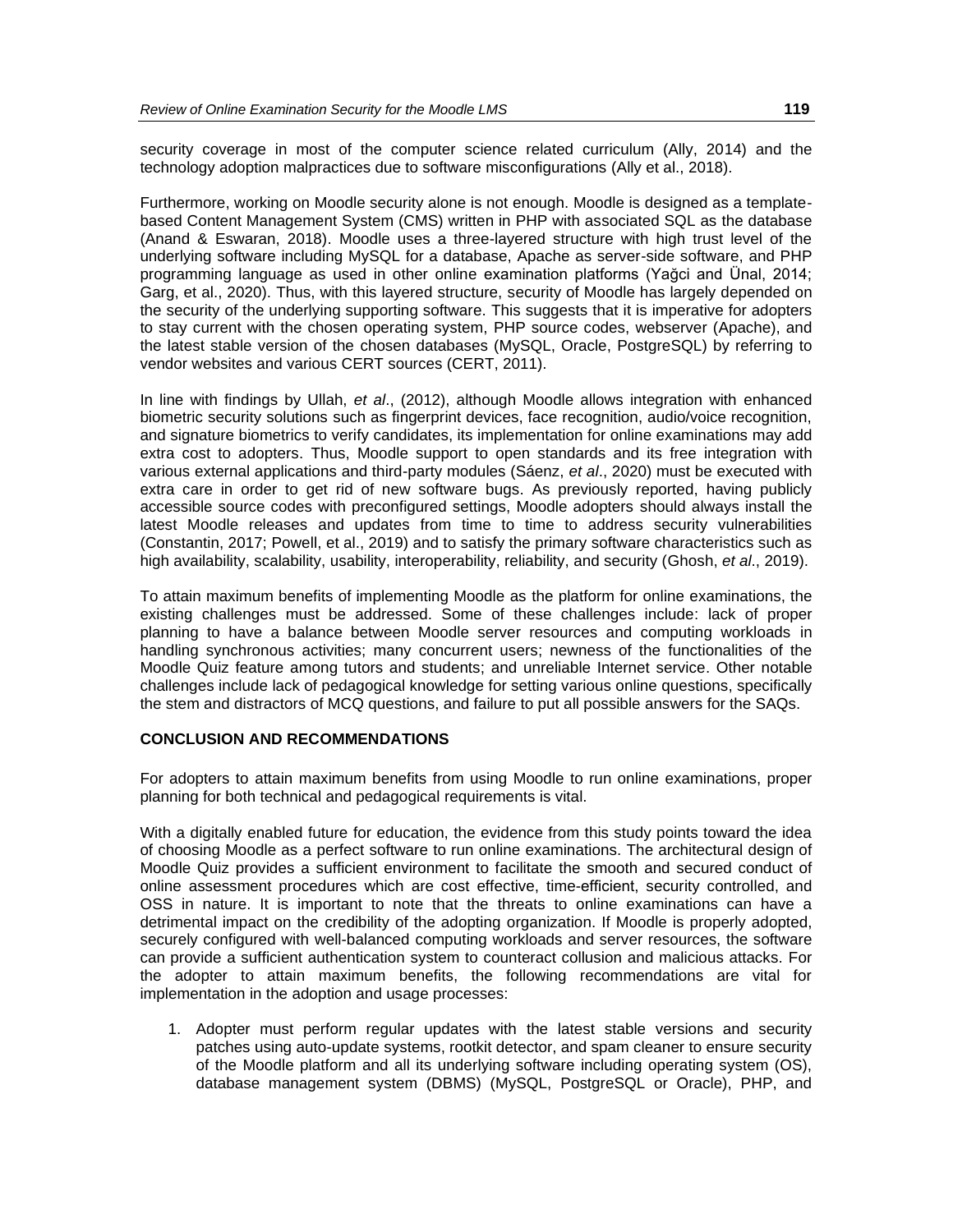webserver (Apache). Basically, Moodle is designed to be very secure, but this is highly dependent on the security of its underlying software. When security of the underlying software is assured with no software flaws, it is difficult for hackers to break into the Moodle system.

- 2. It is vital for a Moodle site to be officially registered with Moodle.org and be part of the Moodle tracker and CERT mailing lists to receive notifications about security alerts on issues, patches and updates, and stay updated with emerging security issues including zero-day exploits and their corresponding fixes for Moodle, PHP, MySQL, Apache, and OS website. The Moodle site provides an opportunity to check for the supported versions.
- 3. Adopter should put in place an efficient and proper plan for computing infrastructure by estimating the required amount of server resources (processing power (CPU), memory size (RAM), large storage capacity (HDD), adequate Internet bandwidth, and reliable power supply) against client workloads for all real-time and concurrent activities while taking care of the length of the question paper, number of exam sets, concurrent users, and the question display mode on a webpage.
- 4. For potential quick performance, the adopter should load and activate only features and services needed for online examinations. That is, adopters should improve the system by disabling all non-Moodle quiz features, narrowing parameter settings and completely stripping Moodle down to the bare bones by deleting and removing dormant users, old courses and obsolete content, as well as uninstalling all unnecessary functionalities, modules, administrative capabilities, database tables, and disabling unused services and question types.
- 5. Adopter should separate Moodle for online examination from Moodle for learning by giving different domain names, that is, by installing Moodle as an isolated site (domain name and a public IP address) so as not confuse users and to avoid overloading of the Moodle server with non-examination requests.
- 6. Adopter should establish centralized institutional security configurations and standard settings for Moodle Quiz.
- 7. Adopters should give accounts to only trusted users and enforce usage of strong passwords for all privileged users including administrators and teachers so as to protect against "brute force" cracking of accounts, as well as avoid creating public sandboxes with free accounts on production servers.
- 8. Adopter should configure default settings, review source codes, and set proper file permissions as per the security requirements to maximize software security.

#### **REFERENCES**

- Ahmad, J., Khan, B. N. A., Raghavan, S., & Sulaiman, T. F. T. (2019). Online examination for takaful basic examination–a license to practice certificate: a Malaysian case.
- Alanezi, M. A. (2018). Adaption of Moodle as E-Learning in Saudi Arabian University: Empirical Examination and its Outcomes Using TAM. *International Journal of Computer*, vol. 29, no. 1, pp. 132-148.
- Ally, S. (2014). Security Vulnerabilities of the Web Based Open Source Information Systems: Adoption Process and Source Codes Screening. *HURIA: Journal of The Open University of Tanzania*, vol. 17, no.1-13.
- Ally, M. S. (2016) Secure Software Deployment: Investigating the Security Vulnerabilities of MOODLE LMS in Public Higher Learning Institutions in Tanzania. *International Journal of Advanced Information Science and Technology (IJAIST), ISSN: 2319:2682,* vol. 47, no. 47.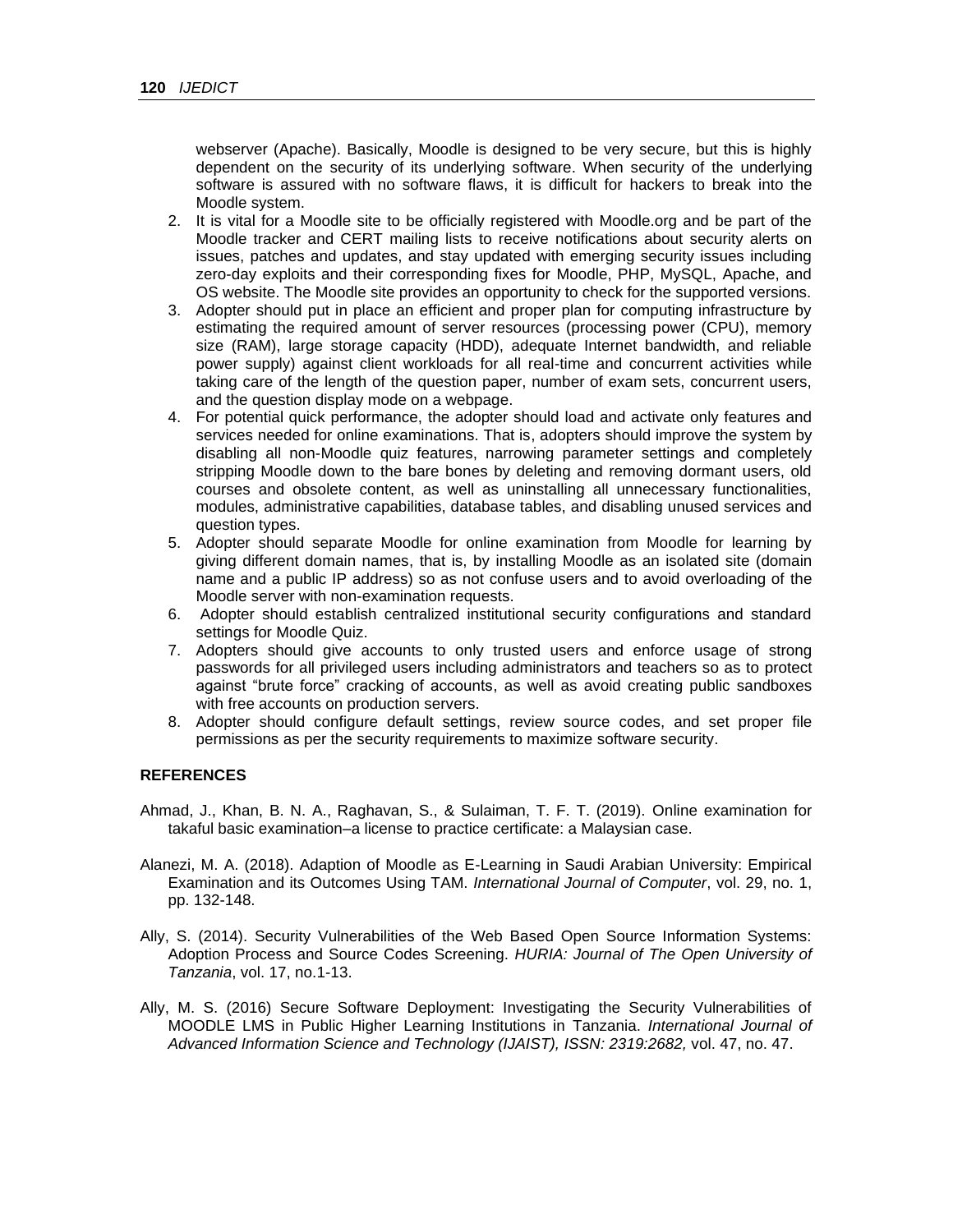- Ally, S., Jiwaji, N. T., & Tarimo, C. (2018). A Review of Adopter's Common Misconfigurations of Virtual Machines: The Case of Tanzania. *Huria: Journal of the Open University of Tanzania*, vol. 25, no. 2, pp. 158-180.
- Anand, A., & Eswaran, S. (2018). Case Study Moodle Approach to Learning and Content Management System (LCMS). *International Journal of Computer Sciences and Engineering*, vol. 6, no. 7, pp. 1147-1152.
- Bhandari, A., Bhuiyan, M., & Prasad, P. W. C. (2017). Enhancement of MD5 Algorithm for Secured Web Development. *JSW*, vol. 12, no. 4, pp. 240-252.
- CERT, (2011). US-CERT Technical Cyber Security Alert. Website: [http://www.us](http://www.us-cert.gov/cas/signup.html)[cert.gov/cas/signup.html.](http://www.us-cert.gov/cas/signup.html) Date Accessed: 15 January 2021
- Constantin, L. (2017). Flaws in Moodle CMS put thousands of e-learning websites at risk. Website: [https://www.csoonline.com/article/3183533/flaws-in-moodle-cms-put-thousands-of](https://www.csoonline.com/article/3183533/flaws-in-moodle-cms-put-thousands-of-e-learning-websites-atrisk.html)[e-learning-websites-atrisk.html.](https://www.csoonline.com/article/3183533/flaws-in-moodle-cms-put-thousands-of-e-learning-websites-atrisk.html) Date Accessed: 25 January 2021
- Dascalu, M. D., Dascalu, M., Ruseti, S., Carabas, M., Trausan-Matu, S., & McNamara, D. S. (2020, June). Cohesion Network Analysis: Predicting Course Grades and Generating Sociograms for a Romanian Moodle Course. In *International Conference on Intelligent Tutoring Systems* (pp. 174-183). Springer, Cham.
- De Vaus, D. A. (2006). Research Design in Social Research. London: SAGE, 2001; Trochim, William M.K. [Research Methods Knowledge Base.](http://www.socialresearchmethods.net/)
- Dimić, G., Predić, B., Rančić, D., Petrović, V., Maček, N., & Spalević, P. (2018). Association analysis of moodle e‐tests in blended learning educational environment. *Computer Applications in Engineering Education*, vol. 26, no. 3, pp. 417-430.
- Dhika, H., Destiawati, F., Sonny, M., & Jaya, M. (2020, March). Comparison of Learning Management System Moodle, Edmodo and Jejak Bali. In *International Conference on Progressive Education (ICOPE 2019)* (pp. 90-94). Atlantis Press.
- Garg, A., Jaiswal, A., Gupta, A., & Tripathi, D. (2020). Development of Online Examination Platform for Better Evaluation and Monitoring. *Development*, vol. 7, no. 05.
- Ghosh, A., Nafalski, A., Nedic, Z., & Wibawa, A. P. (2019). Learning management systems with emphasis on the Moodle at UniSA. *Bulletin of Social Informatics Theory and Application*, vol. 3, no. 1, pp. 13-21.
- Handayanto, A., Supandi, S., & Ariyanto, L. (2018, May). Teaching using moodle in mathematics education. In Journal *of Physics: Conference Series* vol. 1013, no. 1, p. 012128. IOP Publishing.
- John, M. J., Ramakrishnan, S. H., Sirajudeen, M. M., & Suthagar, S. (2017). Advanced Online Examination using Raspberry Pi. *International Journal of Advanced Research Trends in Engineering and Technology (IJARTET),* vol. 4, Special Issue 19*.*
- Kaburlasos, V. G., Marinagi, C. C., & Tsoukalas, V. T. (2004). PARES: A software tool for computer-based testing and evaluation used in the Greek higher education system. In IEEE International Conference on Advanced Learning Technologies, 2004. Proceedings. (pp. 771- 773). IEEE.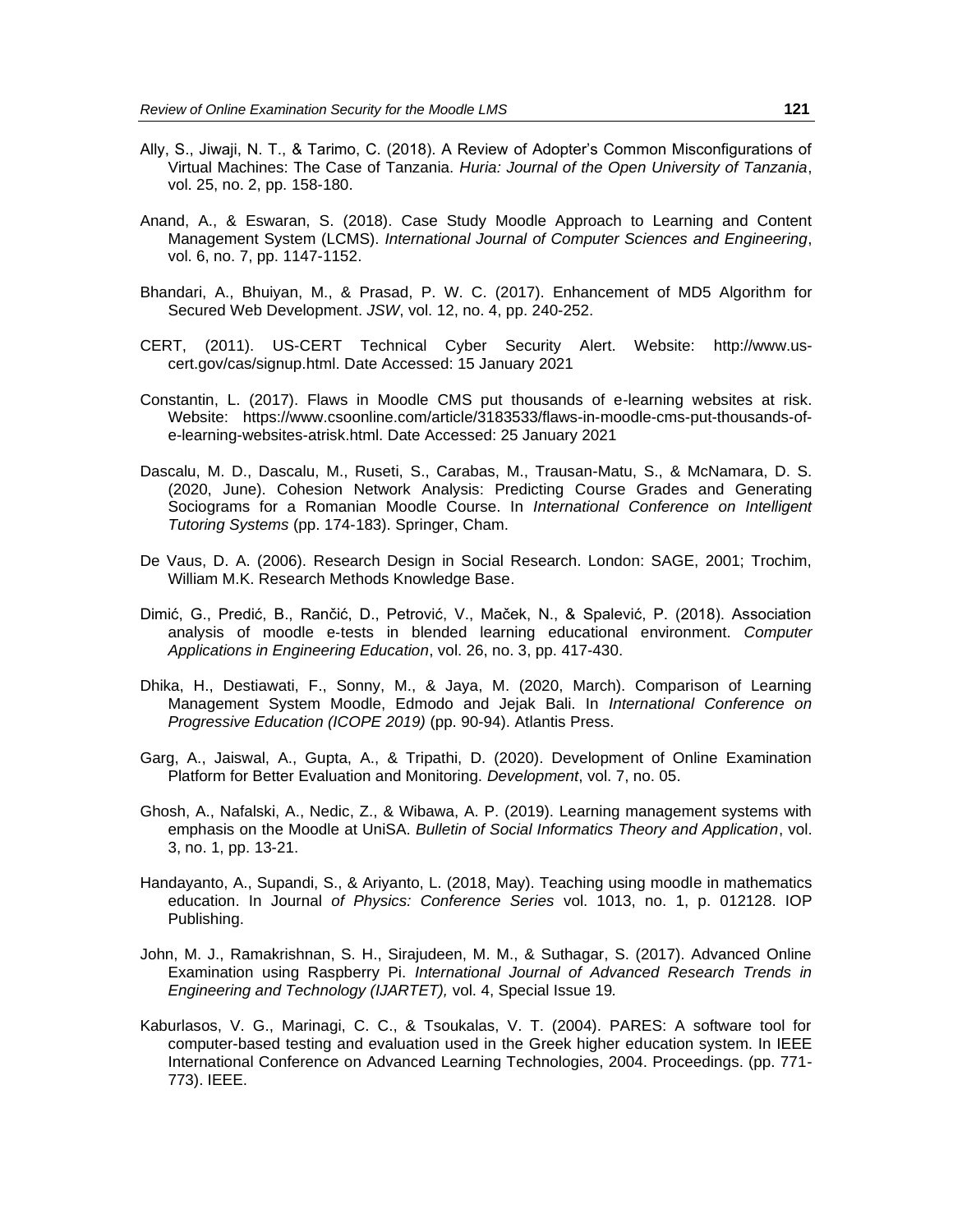- Kabir, S., Hossain, M. P., Mallik, K., Rahman, M., Islam, M. J., & Khatun, A. (2019). An Extensive Online Examination System with Automatic Assessment Technique. *GUB Journal of Science and Engineering*, vol. 6, no. 1, pp. 54-59.
- Khan, F. I., Javed, Y., & Alenezi, M. (2019). Security assessment of four open source software systems. *Indonesian Journal of Electrical Engineering and Computer Science*, vol. 16, no. 2, pp. 860-881.
- Konde, S., Divekar, M., Sonar, P., & Kakade, P. Survey on Online Examination System using Django Framework. In *National Conference on Computational Intelligence and Deep Learning (NCCIDL-19)*, vol. 5, no. 2, pp. 42-44.
- Kumar S., & Dutta, K., (2011). "Investigation on Security in LMS Moodle", International Journal of Information Technology and Knowledge Management January-June 2011, vol. 4, no. 1, pp. 233-238
- Linawati, L., Wirastuti, N. D., & Sukadarmika, G. (2017). Survey on LMS Moodle for adaptive online learning design. *Journal of Electrical, Electronics and Informatics*, vol. 1, no. 1, pp. 11- 16.
- Merello, P., & Zorio-Grima, A. (2017). Impact of students' performance in the continuous assessment methodology through Moodle on the final exam. *Educade: Revista de Educación en Contabilidad, Finanzas y Administración de Empresas,* vol. 8, pp. 57-68*.*
- Moodle, (2022). Moodle Open-source learning platform. Website: [http://moodle.org.](http://moodle.org/) Date Accessed: 06 January 2022
- NVD, (2021). Moodle Vulnerabilities. National Vulnerability Database. Website: [https://nvd.nist.gov/,](https://nvd.nist.gov/) National Vulnerability Database Date Accessed: 06 December 2020
- OSI (2004) The Open Source Definition v1.9 online: http://www.opensource.org/docs/definition.php Accessed April 27, 2005.
- OUT, (2018) Rolling Strategic Plans (RSP 2018/19-2022/23), The Open University of Tanzania.
- OWASP, (2021). OWASP Foundation, The Open Source Foundation for Application Security. Website: [https://owasp.org/,](https://owasp.org/) Date Accessed: 06 January 2021
- Pérez, S. O., Díez, C. H., & García, J. M. (2017). Applying Security to Moodle Grades. In *Proceedings of the International Conference on Security and Management (SAM)* (pp. 117- 123). The Steering Committee of The World Congress in Computer Science, Computer Engineering and Applied Computing (WorldComp).
- Permana, P., Permatawati, I., & Hendra, D. (2020). Optimizing the Quiz Moodle Module for the B1 Level German Language Exam Simulation Application. In *4th International Conference on Language, Literature, Culture, and Education (ICOLLITE 2020)* (pp. 536-543). Atlantis Press.
- Post, G. V., & Hargis, J. (2012). Design features for online examination software. *Decision Sciences Journal of Innovative Education*, vol. 10, no. 1, pp. 79-107.
- Popovic, N., Popovic, T., Rovcanin Dragovic, I., & Cmiljanic, O. (2018). A Moodle-based blended learning solution for physiology education in Montenegro: a case study. *Advances in Physiology Education*, vol. 42, no. 1, pp. 111-117.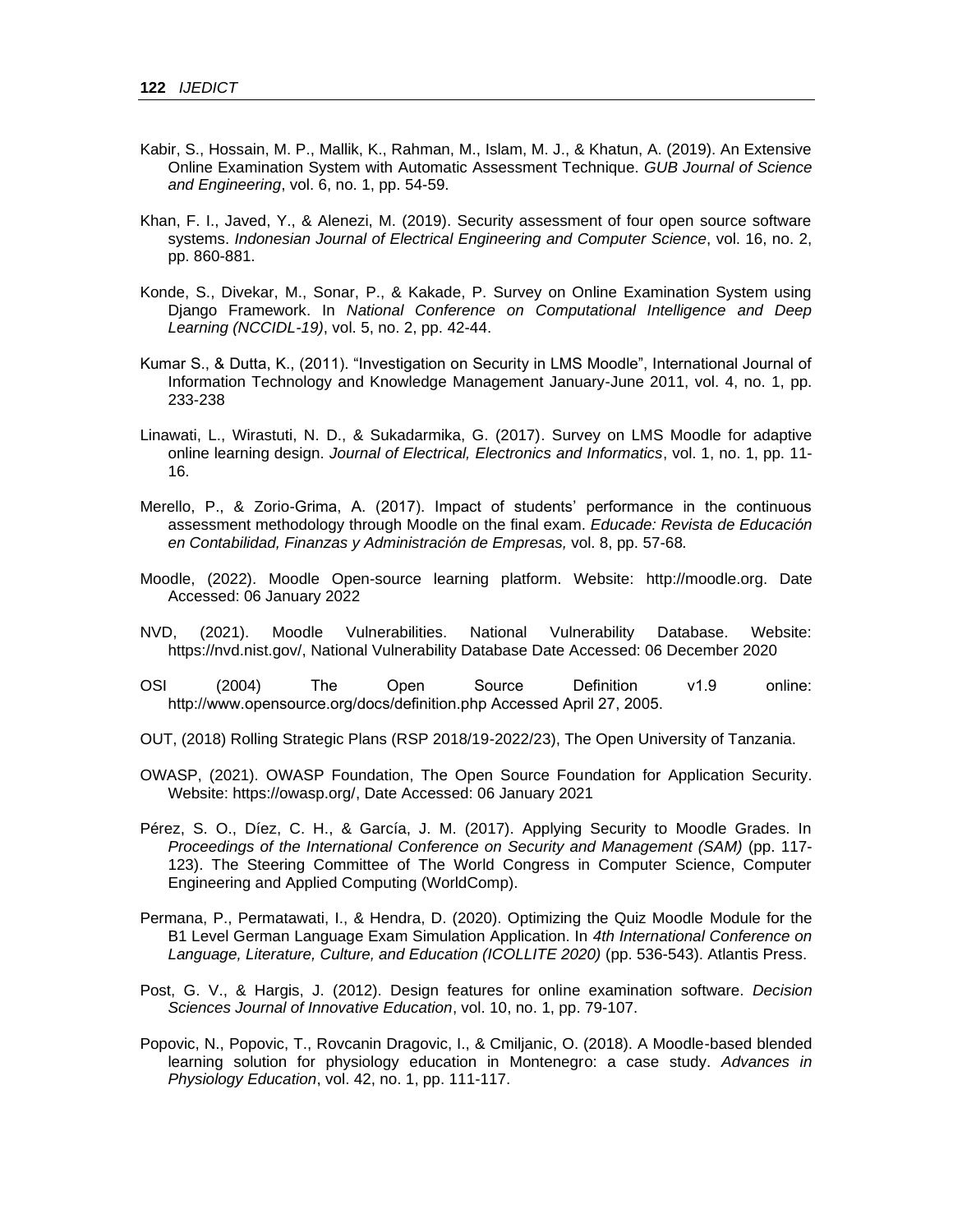- Powell, L. M., Wimmer, H., & Rebman, C. (2019). Learner security & privacy risks: how usage of online social media outside a learning management system affects learners 'digital identity. *Issues in Information Systems*, vol. 20, no. 4.
- Raj, P. G., Kumar, P., Sengupta, S., Vats, K., & Gupta, P. R. (2012). An Architectural Insight into the National Online Examination System. *International Journal of e-Education, e-Business, e-Management and e-Learning*, vol. 2, no. 2, p. 126.
- Rootkit, (2020). Rootkit Tool for Linux/MacOSX. Website: [http://www.chkrootkit.org/.](http://www.chkrootkit.org/) Date Accessed: 18 December 2020
- Rootkit, (2021). Rootkit Tool for Windows, *Windows Sysinternals*. Website: [http://technet.microsoft.com/en-us/sysinternals.](http://technet.microsoft.com/en-us/sysinternals) Date Accessed: 25 February 2021
- Sáenz, J., Gurtubay, I. G., Izaola, Z., & López, G. A. (2020). pygiftgenerator: a python module designed to prepare Moodle-based quizzes. *European Journal of Physics*, vol. 42, no. 1, 015702.
- Sari, A. P. & Setiawan, A. (2018). The Development of Internet-Based Economic Learning Media using Moodle Approach*. International Journal of Active Learning*, vol. 3, no. 2, pp. 100-109.
- Schettini, C., Amendola, D., Borsini, I., & Galassi, R. (2020). A blended learning approach for general chemistry modules using a Moodle platform for first year academic students. *Journal of E-Learning and Knowledge Society*, vol. 16, no. 2, pp. 61-72.
- Schneider, F. B., (2000), "Open Source in Security: Visiting the Bizarre." Proceedings of the 2000 IEEE Symposium on Security and Privacy (the Oakland Conference), Berkeley, CA. Los Alamitos, CA: IEEE Computer Society. pp. 126-127.
- Shraim, K. (2019). Online examination practices in higher education institutions: learners' perspectives. *Turkish Online Journal of Distance Education*, vol. 20, no. 4, pp. 185-196.
- Sorensen, E. (2013). Implementation and student perceptions of e-assessment in a Chemical Engineering module. *European Journal of Engineering Education,* vol. 38, no. 2, pp. 172– 185.
- SSL, (2021). Free SSL/TLS Certificates. Website: [https://letsencrypt.org/.](https://letsencrypt.org/) Date Accessed: 05 March 2021
- Stanković, J., Milovanović, S., & Radović, O. (2017). Applying the Moodle Platform in Online Student Self-Assessment. *Economic Themes*, vol. 55, no. 2, pp. 281-304.
- Tian, Y., Zhang, K., Wang, P., Zhang, Y., & Yang, J. (2018). Add" Salt" MD5 Algorithm's FPGA Implementation. *Procedia computer science*, vol. 131, pp. 255-260.
- Ueda, H., & Nakamura, M. (2017). Data analysis for evaluation on course design and improvement of "cyberethics" moodle online courses. *Procedia Computer Science*, vol. 112, pp. 2345-2353.
- Ueda, H., Furukawa, M., Yamaji, K., & Nakamura, M. (2018). SCORMAdaptiveQuiz: implementation of adaptive e-learning for moodle. *Procedia computer science*, vol. 126, pp. 2261-2270.